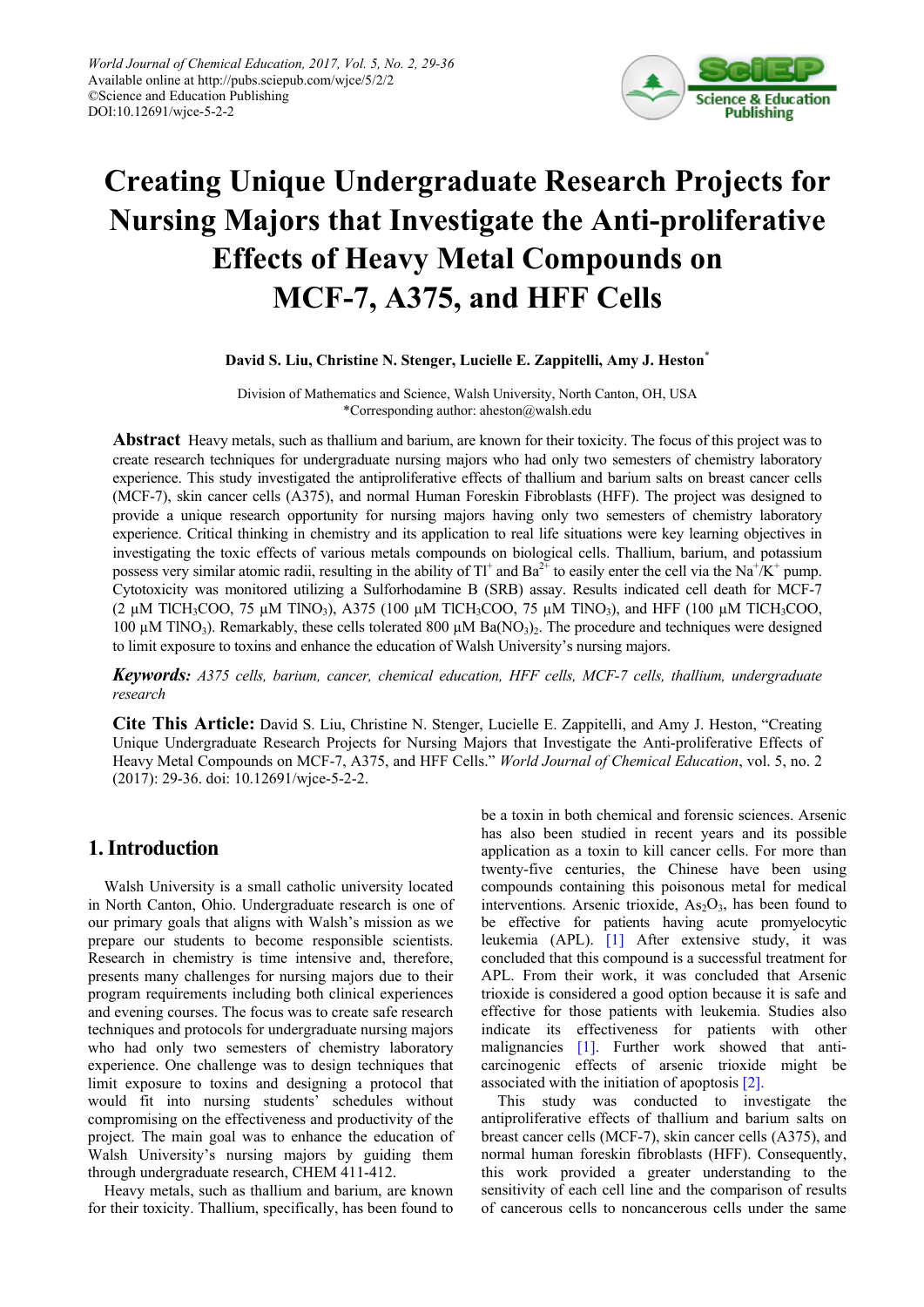conditions. MCF-7 cells are the most widely studied estrogen dependent cell line in breast cancer research. Because thallium and potassium possess very similar atomic radii, we predict that this can result in the ability of  $TI^{+}$  to easily enter the cell via the Na<sup>+</sup>/K<sup>+</sup> pump. Once inside the cell,  $TI^+$  binds to riboflavin and could potentially interfere with oxidative phosphorylation, causing disruption of the mitochondrial membrane potential. [\[3\]](#page-6-2) This disruption is predicted to result in mitochondrial membrane dysfunction and the release of Cytochrome C, an early initiating step of the intrinsic apoptotic pathway. Apoptosis, otherwise known as programmed cell death, was a focus of this work in order to understand more about the sensitivity of these cells. One main goal was to see if thallium's toxicity could be used in another way, to fight and destroy cancer cells. This could lead to further studies to evaluate the heavy metal's effectiveness in cell death and its potential for a new cancer treatment.

Thallium-201 is used as one FDA-approved diagnostic metalloradiopharmaceutical for diagnostic imaging for the heart and thyroid gland, but traditionally thallium has been considered a forensic poison. [\[4,5,6,7\]](#page-6-3) In recent years, thallium has proved to be a concern due to its ease of exposure including through the skin. [\[8,9,10\]](#page-6-4) Thallium poisoning can cause a wide range of symptoms including flu-like symptoms, hair loss, dystrophy of nails, tachycardia, hypotension, gastroenteritis, and polyneuropathy. [\[11,12\]](#page-6-5) During pregnancy, thallium poses a huge concern because it can pass the placental barrier and can be responsible for birth defects and/or fetal toxicity.  $[13]$  The most widely observed side effects upon exposure to thallium include gastroenteritis, polyneuropathy, and hair loss and, therefore, have become the main indicators of thallium poisoning. [\[14\]](#page-6-7) Thallium exposure can present itself through contaminated food, drink, soil, and air as its related to cases of industrial accidents or occupational exposure throughout the world. [\[15,16,17,18,19\]](#page-6-8) Many studies have been conducted to analyze contaminated soil and its impact on the environment. [\[20,21,22,23\]](#page-6-9) In addition, there have been reports of chronic poisoning, too. The symptoms in these cases are similar to those listed, but they are found to be milder compared to cases involving acute intoxication. [\[24\]](#page-7-0)

With this respect to this challenge, our work was designed to help students understand the toxicity of these heavy metals and observe the impact on biological cells. Kortz and coworkers are investigating thallium's antibacterial abilities and so this project is both relevant and current for undergraduate students. [\[25\]](#page-7-1) This study gave nursing students, having only two semesters of chemical laboratory experience, the unique opportunity to not only reinforce content from other courses, but to apply their knowledge to real-life applications in chemistry. This work demonstrated the antiproliferative effects of thallium and barium on cancer cells, *in vitro*.

# **2. Experimental**

#### **2.1. Cell Culture and Reagents**

This work was conducted in the university's tissue culture research laboratory. The students received several weeks of training sessions regarding safety and how to complete manipulations without compromising the sterile technique. As required under our protocol, the tissue culture hood was exposed to UV light for 15 min. prior to manipulations and further treatment with 70% ethanol ensured a sterile environment. Experimental procedures and manipulations were conducted under sterile conditions and cells were allowed to grow in the following media to optimize growth: Dulbecco's Modified Eagle's Medium (DMEM, cellgro/meditech catalog #10-013-CV), 50 mL of 10% Fetal Bovine Serum (FBS), 5 mL of 1% PSF antibiotic/antimycotic (cellgro/mediatech), 10 mL of 50X GlutaGro (L-alanyl-L-glutamine), and 1 mL of 500X Plasmocin (InVivoGen). Cells were grown for several days in a humidified cell incubator held constant at an atmosphere of 5%  $CO<sub>2</sub>$  at 37°C. Ranin pipettes (L10, L20, L200) were used in this work. The cells were counted using a disposable hemocytometer (incyto, C-chip Neubauer improved). Cells were treated with metal ions and the effects were monitored using SRB assays. Each assay took about three weeks to complete depending on the rate of cellular growth. Walsh University supported the ethics of this study to improve the advancement in the area of science as we upheld high standards for our students and their results. This study was completed without any limitations.

#### **2.2. SRB Assay and Project Design**

Healthy cells, grown under sterile conditions, were counted using a hemocytometer, and transferred into a 96 well plate (1500 cells per well). Drug treatments were conducted for several days and the cytotoxicity was monitored via the Sulforhodamine B assay also known as SRB assay. There were several advantages for using the SRB assay including: 1) the reagents were safe and inexpensive, 2) the step-by-step protocol became ideal for nursing students who also were registered for hospital clinical courses that required long shifts, 3) the several start/stop points allowed for flexibility so work could be done between classes or exams, 4) SRB assays demonstrated nice visuals for the students to monitor progress (color changes), 5) our procedures were compatible with our current equipment at Walsh University.

For safety, the undergraduate students did not conduct any of the drug treatments (Thallium acetate, Thallium nitrate, and Barium nitrate) and, therefore, eliminated the potential exposure to toxic reagents. This project provided students with the unique opportunity to acquire knowledge in biological applications of inorganic compounds, tissue culture procedures, and sterile techniques.

In 1973, Herbert Soule and co-workers discovered this stable and viable breast cancer cell line, MCF-7. [\[26\]](#page-7-2) MCF-7 stands for Michigan Cancer Foundation-7, the center in Detroit where they conducted these initial studies. MCF-7 cells are adherent epithelial cells of the mammary gland, a human adenocarcinoma cell line. Studies with this cell line initially began in 1970, originating from Frances Mallon, a 69 year-old female. [\[26,27\]](#page-7-2) This research was pivotal to the advancement of cancer research due to limited knowledge of this disease and its complications. Before the exploration of MCF-7 cells, challenges arose due to the instability of breast cancer cells. It was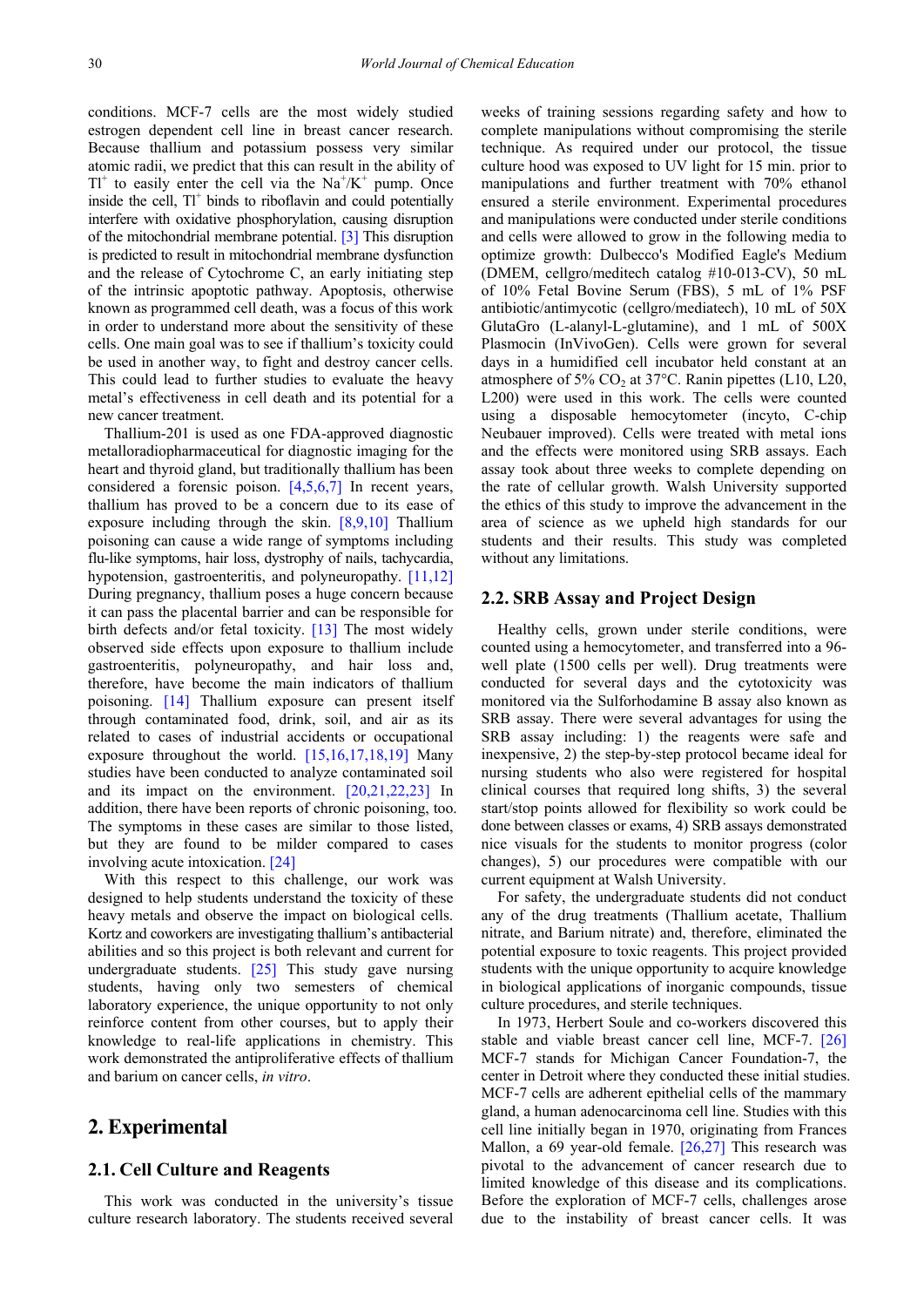impossible for research groups to acquire a mammary gland cell line that was able to survive longer than a few months. [\[27,28\]](#page-7-3) Therefore, the discovery of the MCF-7 cell line has been critical to the advancement in breast cancer research. [\[26,27\]](#page-7-2) [Figure 1](#page-2-0) shows a photograph of the MCF-7 cells used in this work.

There are many general risk factors for developing melanoma including: excessive exposure to the sun including blistering sunburns, fair and or freckled skin that easily burns, family history of skin cancers, previous melanoma, previous nonmelanoma skin cancer (squamous cell carcinoma and/or basal cell carcinoma), and a significant quantity of moles and abnormal moles on the skin. [\[29\]](#page-7-4) A375 cells, as shown in [Figure 2,](#page-2-1) are adherent malignant melanoma cells from the surface of the skin that originated from a 54 year-old female. [\[29\]](#page-7-4)

HFF cells are adherent cells that originated from a male newborn's foreskin following circumcision. These cells are an optimal choice because they can serve as an experimental control in research projects as well as to aid in comparisons due to their noncancerous characteristics [\[30,31\].](#page-7-5) In 2003, Hovatta and coworkers conducted a study using human foreskin fibroblasts as feeder cells allowing for the production of human embryonic stem cells. [\[30,31\]](#page-7-5) Current research is continuing in this area to further understand how these cells may benefit the advancement of cancer research. A photograph of HFF cells used in this work is as shown i[n Figure 3.](#page-2-2)

<span id="page-2-0"></span>

**Figure 1.** MCF-7 cells

<span id="page-2-1"></span>

**Figure 2**. A375 cells

<span id="page-2-2"></span>

**Figure 3**. HFF cells

# **3. Results**

## **3.1. SRB Assay Utilizing Thallium Acetate**

The first study involved treating the cells with thallium (I) ions using 1-100 µM TlCH3COO. The cells were treated with the compound until the cells in each well were 80% confluent. Complete cell death was apparent at the following concentrations:  $2 \mu M$  TlCH<sub>3</sub>COO (MCF-7 cells), 100  $\mu$ M TlCH<sub>3</sub>COO (A375 cells), and 100  $\mu$ M TlCH<sub>3</sub>COO (HFF cells). The antiproliferative effects of TlCH<sub>3</sub>COO on these cells lines is illustrated in [Figure 4](#page-2-3) – [Figure 6.](#page-3-0)

<span id="page-2-3"></span>

**Figure 4**. MCF-7 cells & Thallium acetate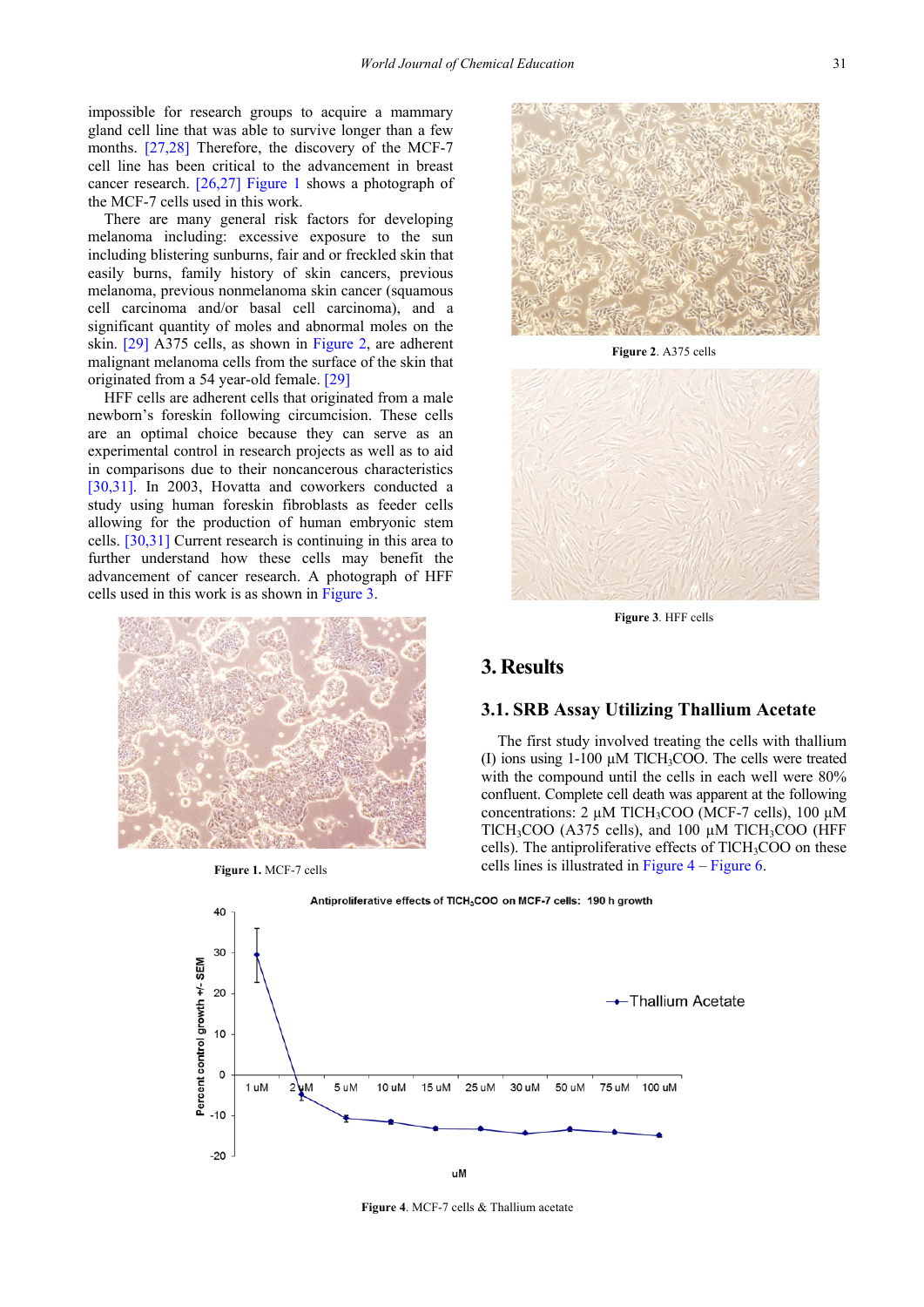<span id="page-3-0"></span>

**Figure 7**. MCF-7 cells & Thallium nitrate

#### <span id="page-3-1"></span>**3.2. SRB Assay Utilizing Thallium Nitrate**

The second study involved treatments with  $1-100 \mu M$  $TINO<sub>3</sub>$ . The cells were treated with this compound until the cells in each well were 80% confluent. Complete cell death was apparent at the following concentrations: 75 µM TlNO<sub>3</sub> (MCF-7 cells), 75 µM TlNO<sub>3</sub> (A375 cells), and 100  $\mu$ M TlNO<sub>3</sub> (HFF cells). The antiproliferative effects of  $TINO_3$  on these cells lines is illustrated in [Figure 7](#page-3-1)[-Figure 9.](#page-4-0)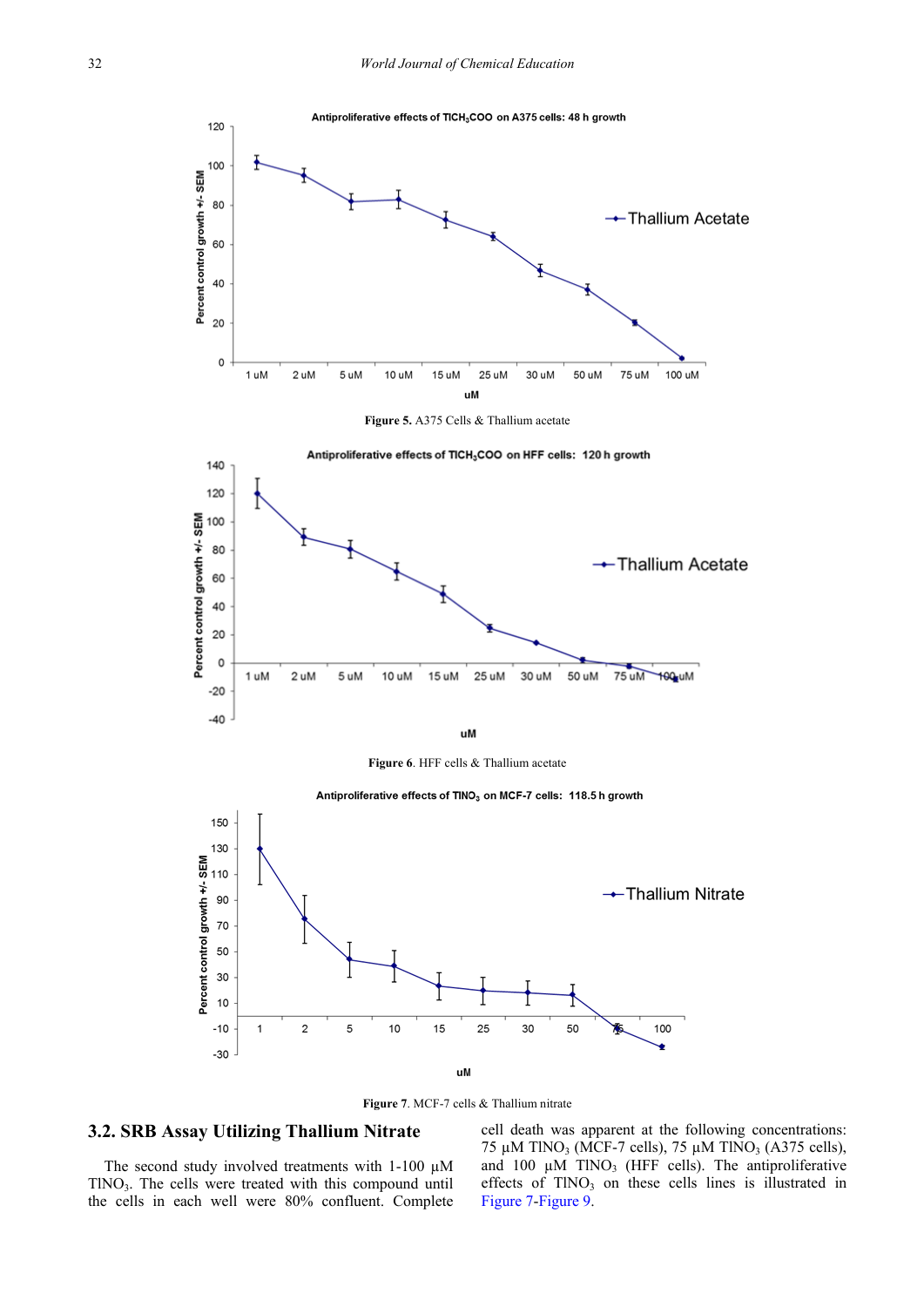



<span id="page-4-0"></span>

**Figure 9**. HFF cells & Thallium nitrate

<span id="page-4-1"></span>



#### **3.3. SRB Assay Utilizing Barium Nitrate**

The third study involved treating the cells with barium ions with 150-800  $\mu$ M Ba(NO<sub>3</sub>)<sub>2</sub>. The cells were treated

with the compound until the cells in each well were  $80\%$ confluent. Remarkably, these cells tolerated 800 µM  $Ba(NO<sub>3</sub>)<sub>2</sub>$ . The antiproliferative effects of Ba $(NO<sub>3</sub>)<sub>2</sub>$  on these cells lines is illustrated in [Figure 10](#page-4-1) - [Figure 12.](#page-5-0)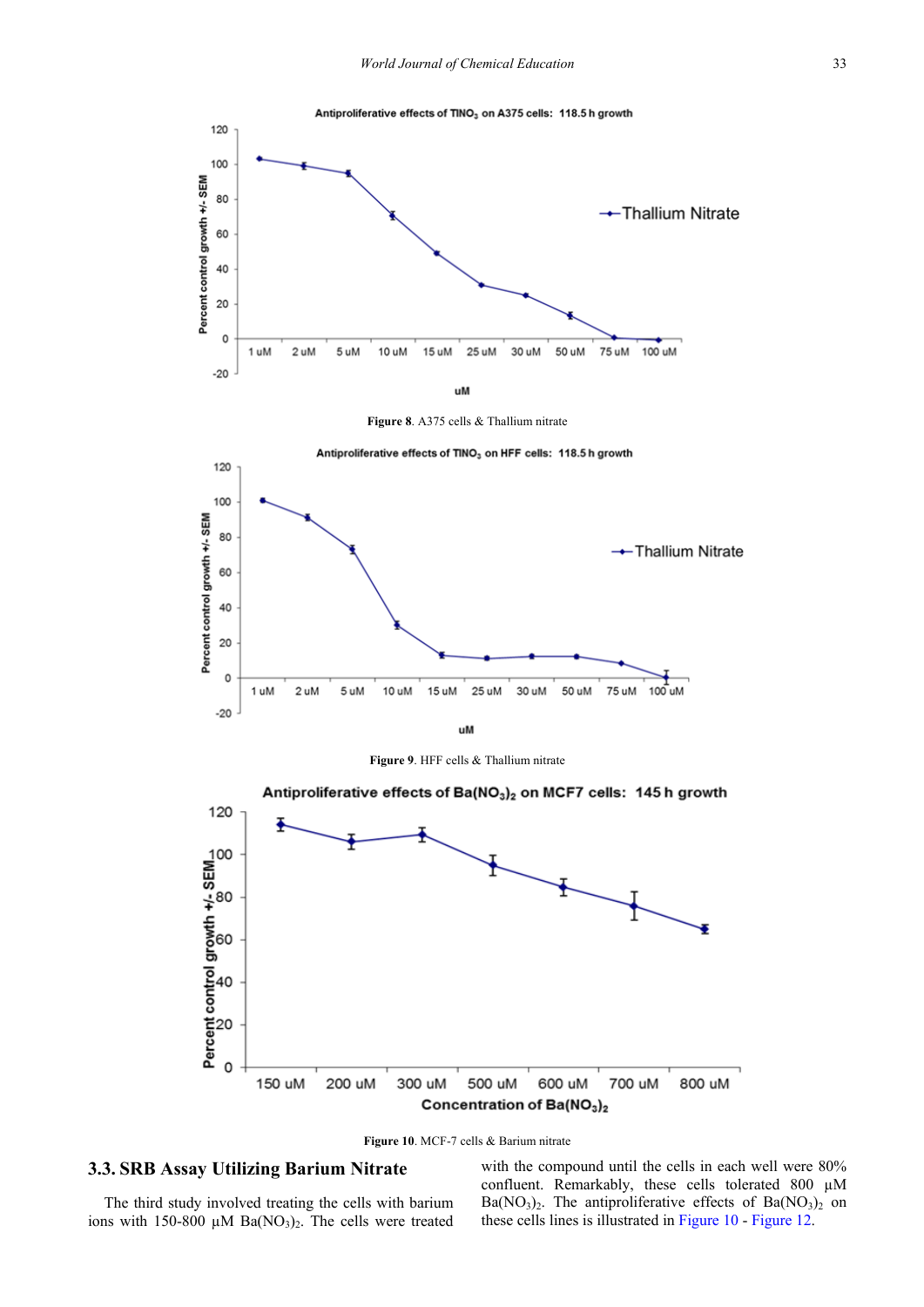

**Figure 11**. A375 cells & Barium nitrate

<span id="page-5-0"></span>

**Figure 12**. HFF cells & Barium nitrate

#### **4. Discussion**

The results of these experiments show that 2 uM TlCH3COO killed breast cancer cells while leaving the human foreskin fibroblasts relatively unchanged, meaning very little cell death was observed at this concentration. In comparison, complete cell death was found at 100 uM TlCH<sub>3</sub>COO for A375 cells and HFF cells. This was an interesting result for the students to see as a first study and they became increasingly curious about further outcomes. In 2016, Kortz and coworkers reported how thallium has the ability to serve as an antibacterial agent effective against Gram-positive bacteria, specifically *Bacillus aquimaris* and *Bacillus subtilis.* [\[25,32\]](#page-7-1) Our results further support that this toxic metal can also serve a beneficial role, to kill cancer cells.

For the second study, it can be concluded that the MCF-7 cells and A375 cells are the most sensitive to TlNO3. Complete cell death was observed for both breast cancer cells and skin cancer cells at  $75 \mu M$  TlNO<sub>3</sub>, whereas the HFF cells showed cell death at 100  $\mu$ M  $TINO<sub>3</sub>$ . As shown in the last study, the HFF cells were the most sensitive to  $Ba(NO<sub>3</sub>)<sub>2</sub>$ . Remarkably, the cancerous cells tolerated 800  $\mu$ M Ba(NO<sub>3</sub>)<sub>2</sub>. Cell death was not observed at this concentration leading to the fact that changing the metal cation, not the anion, made the most impact. This is what one would predict considering if, in fact, the metal ion is entering the cell through the sodiumpotassium pump and responsible for cellular apoptosis. The SRB assays in this project demonstrated the antiproliferative effects of thallium ions on MCF-7, A375, and HFF cells, *in vitro*.

One primary goal for this undergraduate experience was to be sure the students could understand its importance to the field of chemistry and positively contribute and compliment current advances in chemistry. This project accomplished this goal. Our results help to provide greater insight into thallium and its antiproliferative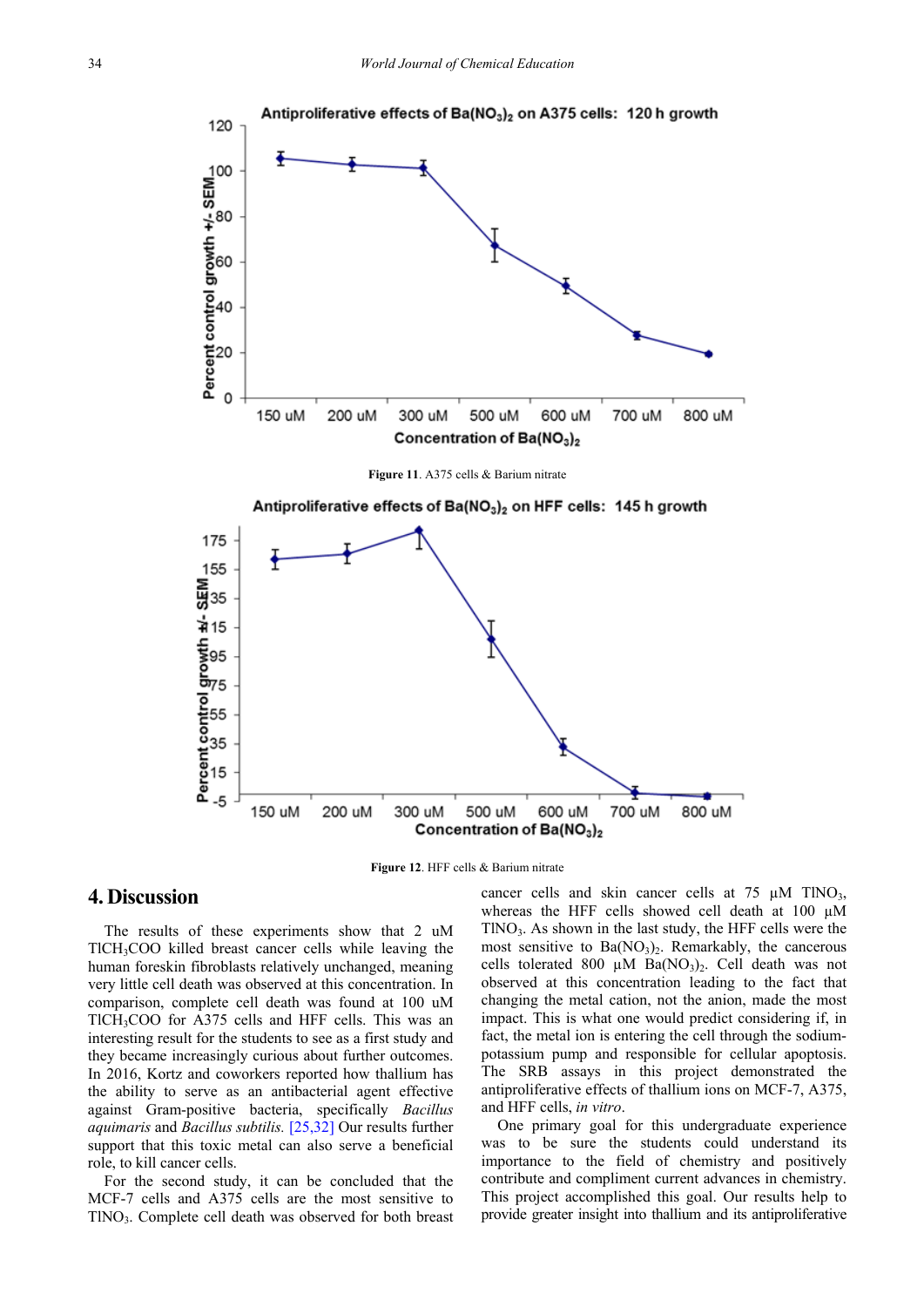effects on these cell lines and, thereby, supports the work done by other research groups seeking to understand thallium. Some of these current topics include thallium's beneficial role as a radioisotope, its role as an antibacterial agent, and its impact on the environment. [\[4,7,8,25\]](#page-6-3) Upon the completion of this project, students have gained more real-life applications in inorganic chemistry.

# **5. Conclusions**

Due to the success of this project and positive feedback from the students, this work should continue with future undergraduate students. It has proved to be a valuable learning experience for any science or nursing major. A future project could involve investigating the antiproliferative effects of other heavy metal compounds on these cells in order to kill cancerous cells, but leaving the HFF cells unchanged, the primary focus of this work.

An honors project could be realized for either a nursing student or science major. This work can include investigation of higher concentrations of Ba $(NO<sub>3</sub>)<sub>2</sub>$ . A Western blot analysis could be used to further understand the mechanism of cell death of these cells. Other metals, having similar atomic radii, could be explored and compared to the results shown here. Another possible project could be to use different cancer cell lines or different noncancerous cell lines to provide a greater insight into the effectiveness of these compounds. Another interesting comparison could include varying the treatment times in order to see how that may give useful trends or information regarding these cells. Due to the success of the project, it would be best to continue using fetal calf serum to ensure optimal growth and continue utilizing sterile techniques to avoid contamination.

New students joining the research team can provide new advantages for the continuing students that include student mentoring and leadership opportunities. The main goal should be to help inspire students to be curious about the world around them and to reinforce material from other courses. In addition, this work will help students with a special opportunity to see the scientific applications to real-life situations, enhance their critical thinking in chemistry, and increase student self-efficacy in chemistry.

#### **Acknowledgements**

I would like to acknowledge Dr. Joseph A. Bauer, President & Chief Executive Officer of BNOAT Oncology, Inc., for his help as I began working in this new research field and donating initial tissue culture cell lines and supplies to Walsh University. Appreciation is also granted to Dr. Joseph Lupica for helpful discussions and to Walsh University for laboratory reagents and supplies.

## **References**

<span id="page-6-0"></span>[1] Feng, C. Q., Ma, W. L., and Zheng, W. L., "Research advances on effect of arsenic trioxide on tumor", *Chinese Journal of Cancer*, 2002, 21(12), 1386-1389.

- <span id="page-6-1"></span>[2] Shen, Z. Y., Shen, W. Y., Chen, M. H., Shen, J. and Zeng Y., "Reactive oxygen species and antioxidants in apoptosis of esophageal cancer cells induced by As<sub>2</sub>O<sub>3</sub>", *Int J Mol Med*, 2003, 11(4), 479-484.
- <span id="page-6-2"></span>[3] Denning, M. F., Wang, Y., Tibudan, S., Alkan, S., Nickoloff, B. J. and QinCell J-Z., "Caspase activation and disruption of mitochondrial membrane potential during UV radiation-induced apoptosis of human keratinocytes requires activation of protein kinase C", *Cell Death & Differentiation*, 2002, 9(1), 40-52.
- <span id="page-6-3"></span>[4] Cardinal Health. FDA-Approved Radiopharmaceuticals; Rev. 10, No.11.1.14, http://www.cardinalhealth.com/content/dam/corp/ web/documents/ brochure/CardinalHealth-FDA-approved-list-v10. pdf (last accessed March 9, 2017).
- [5] "Special Edition: Radiopharmaceuticals for Imaging and Therapy", *Dalton Trans*, 2011, 40(23), 6057-6300.
- [6] Anderson, C. J., and Welch, M. J., "Radiometal-labeled agents (non-Technetium) for diagnostic imaging", *Chem Rev*, 1999, 99(9), 2219-2234.
- [7] Mjos, K. D., and Orvig, C., "Metallodrugs in medicinal inorganic chemistry", *Chem Rev*, 2014, 114(8), 4540-4563.
- <span id="page-6-4"></span>[8] Howes, L., "Chemist found guilty of murder", *The Royal Society of Chemistry: Chemistry World*, July 2013. [Online]. Available: https://www.chemistryworld.com/news/chemist-found-guilty-ofmurder/6387.article [Accessed March 7, 2017].
- Saha A. "Thallium toxicity: A growing concern", *Indian J Occup Environ Med*, 2005, 9(2), 53-6.
- [10] Saha, A., Sadhu, H. G., Karnik, A. B., Patel, T. S., Sinha, S. N., and Saiyed, H. N., "Erosion of nails following thallium poisoning: a case report", *Occup Environ Med*, 2004, 61(7), 640-642.
- <span id="page-6-5"></span>[11] World Health Organization. International Program on Chemical Safety. Environmental Health Criteria "Thallium", Geneva: World Health Organization, 1996, 182, 150-152.
- [12] Labianca, D. A., "A classic case of thallium poisoning and scientific serendipity" *J Am Chem Soc*, 1990, 67(12), 1019-1021.
- <span id="page-6-6"></span>[13] Hoffman, R. S., "Thallium poisoning during pregnancy: a case report and comprehensive literature review" *J Toxicol Clin Toxicol*, 2000, 38(7), 767-775.
- <span id="page-6-7"></span>[14] Gastel B., "Clinical conference at the Johns Hopkins hospital: thallium poisoning", *Johns Hopkins Med J*, 1978, 142(1), 27-31.
- <span id="page-6-8"></span>[15] Meggs, W. J., Hoffman, R. S., Shih, R.D., Weisman, R. S., and Goldfrank, L. R., "Thallium poisoning from maliciously contaminated food", *J Toxicol Clin Toxicol* 1994, 32, 723-30.
- [16] Atsmon J., Talianski E., Landau M., and Neufeld M. Y., "Thallium poisoning in Israel" *Am J Med Sci*, 2000, 320(5), 327-330.
- [17] Mamoru, H., Kazushi, T., Mariko, O., Mitsutoshi, T., and Naomi, H. "A probable case of chronic occupational thallium poisoning in a glass factory", *Ind Health* 1998, 36, 300-303.
- [18] Ales Vanek, A., Grösslová, Z., Mihaljevic, M., Trubac, J., Ettler, V., Teper, L., Cabala, J., Rohovec, J., Zádorová, T., Penízek, V., Pavlu, L., Holubík, O., Nemecek, K., Houska, J., Drábek, O., and Ash, C., "Isotopic tracing of thallium contamination in soils affected by emissions from coal-fired power plants", *Environ Sci & Technol*, 2016, 50(18), 9864-9871.
- [19] Voegelin, A., Pfenninger, N., Petrikis, J., Majzlan, J., Plötze, M., Senn, A.-C., Mangold, S., Steininger, R., and Göttlicher, J., "Thallium speciation and extractability in a thallium- and arsenicrich soil developed from mineralized carbonate rock" *Environ Sci & Technol*, 2015, 49(9), 5390-5398.
- <span id="page-6-9"></span>[20] Lis, J., Pasieczna, A., Karbowska, B., Zembrzuski, W., and Lukaszewski, Z. "Thallium in soils and stream sediments of a Zn-Pb mining and smelting area", *Environ Sci & Technol*, 2003, 37(20), 4569-4572.
- [21] Vanek, A., Chrastný, V., Komárek, M., Penízek, V., Teper, L., Cabala, J., and Drábek, O. "Geochemical position of thallium in soils from a smelter-impacted area", *J Geochem Explor*, 2013, 124, 176−182.
- [22] Cheam, V., Garbai, G., Lechner, J., and Rajkumar, J., "Local impacts of coal mines and power plants across Canada. I. Thallium in waters and sediments" *Water Qual Res J Can*, 2000, 35(4), 581-607.
- [23] Kersten, M., Xiao, T., Kreissig, K., Brett, A., Coles, B. J., and Rehkämper, M., "Tracing anthropogenic thallium in soil using stable isotope compositions", *Environ Sci Technol*, 2014, 48(16), 9030-9036.